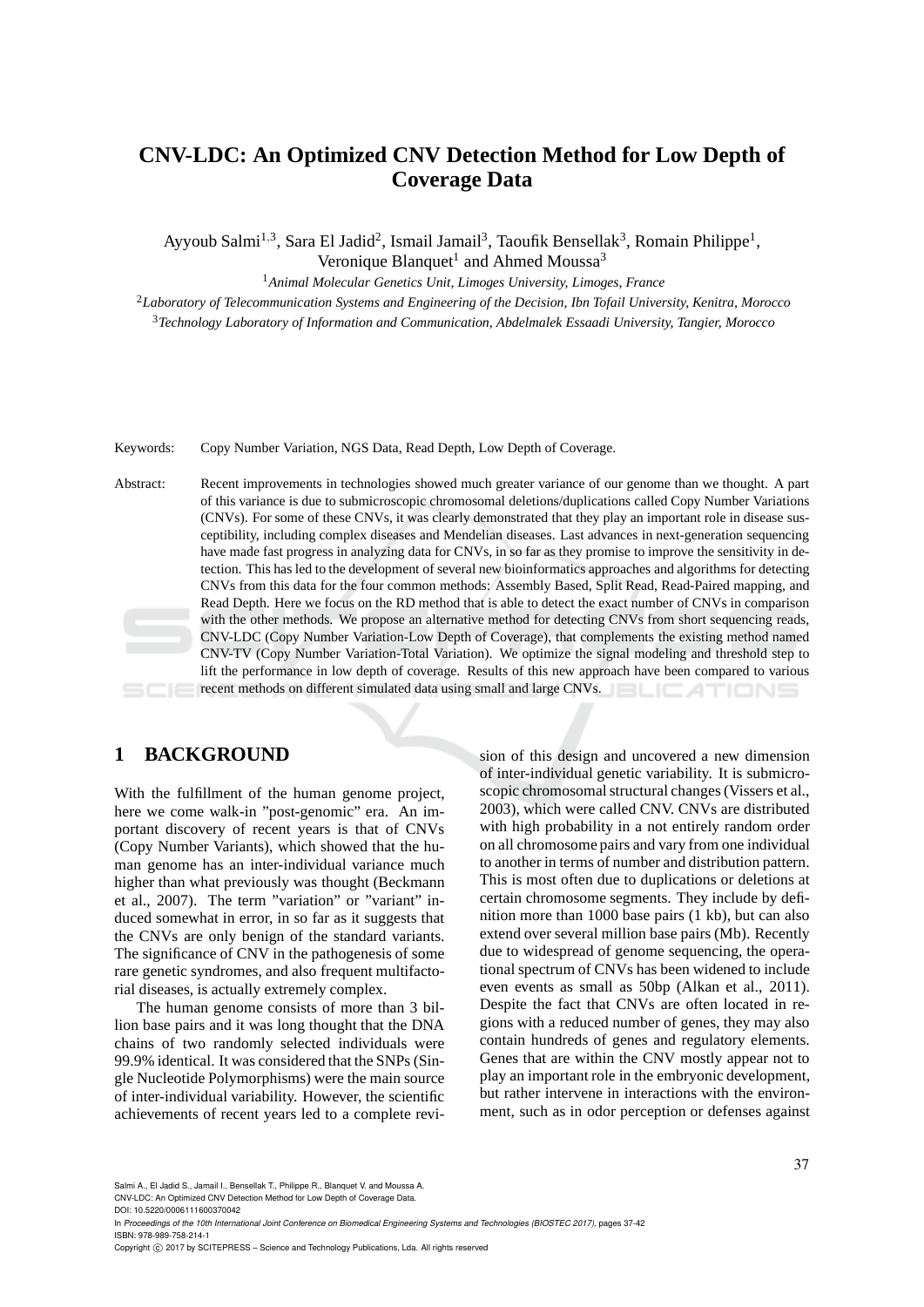infections.

With the emergence of new technologies such as Next Generation Sequencing (NGS), new fields of application have emerged. This technology enables high resolution detection of CNVs. It generates a large number of short read sequences (from 50 to 250bp) using reversible terminator chemistry (Bentley, 2008). New computational methods were developed to identify CNVs from NGS data (Zhao et al., 2013) and using next-generation sequencing platforms (Mardis, 2013). Four known approaches are widely used: AS (Assembly Based), SR (Split Read), RP (Read-Paired mapping), and RD (Read Depth) (Zhao et al., 2013) (Liu et al., 2013) (Medvedev et al., 2009) (Yoon et al., 2009) (Xi et al., 2012) (Duan et al., 2013). In spite of their strengths and weaknesses (Tan et al., 2014) (Alkan et al., 2009), these approaches are usually complementary to each other but none of them can detect the full proportion of DNA variation.

Here we focus on RD methods that rely on the principle of randomly sampling the short reads on the genome, and once they are aligned to the reference genome, their density is locally proportional to the copy number (Yoon et al., 2009). These methods are based on a statistical hypothesis testing informing about the relative existence of CNV through the correlation between the copy number of a genomic region and the depth coverage of this region (Teo et al., 2012). The RD approach can be classified in three categories depending on the sample type: the single sample, the paired sample (case/control), and the large population sample. In the first category, we will get a report of absolute copy number since there is no other subject to compare with. While in the second category we will get a report of relative copies compared to controls as there are controls. For the third category, the detection of CNVs is done by using the overall mean of the RD.

Compared to the other approach for CNV detection detecting CNVs from NGS data, RD is able to detect the exact number of CNVs, while SR, AS and RP can just provide a report of only the position and not the counts of the CNVs.

Specifically, the procedure of RD based methods includes the following steps. In a first step, the aligned reads to the reference genome are piled up and then counted using a sliding (Xie and Tammi, 2009) or a predefined window. In a second step, the counts will be normalized to eliminate biases resulting from repeat regions and GC content (Boeva et al., 2010) (Janevski et al., 2012), then a contiguous set of windows that have the same number of CNVs is identified using a segmentation algorithm. The final step consists in predicting the statistical significance of the

calls and filtering (Zhao et al., 2013).

Recently, many CNV detection methods have been developed (Yoon et al., 2009) (Chiang et al., 2008) (Gusnanto et al., 2011), but their performances are not robust. Now, we stand in need for strong methods for detecting CNVs from NGS data.

We sought to optimize and implement an alternative method for detecting CNVs from short sequencing reads that complements the existing method named CNV-TV (Duan et al., 2013). Here we made the signal modeling using Fused lasso instead of lasso because of the spatial structure of data (Tibshirani et al., 1997). Our approach is optimized for low depth coverage (Zhang et al., 2012) and uses an automatic threshold selection.

#### **2 METHODS**

The first step for the CNV detection process starts with filtering unmapped reads and PCR duplicates that are marked with the 1024 flag using either Samtools (Li et al., 2009) or Picard, then extracting read depth signal from a BAM file. We use a 100bp nonoverlapping sliding window to compute the mean read depth across the genome. This gives us a better resolution and the ability to detect smaller CNV. The read depth signal is then corrected for GC bias as the GC-rich and AT-rich fragments may be underrepresented in the sequencing results (Benjamini and Speed, 2012). The bin size is set to match the sliding window size. The adjusted read count is computed using the formula  $(1)$  where  $u_i$  is the number of reads mapped to the *i*<sup>th</sup> bin, d is the median read count across all bin and  $d_{GC}^i$  the median read count of those bins which have the same GC-content as the *i th* bin.

$$
AdditionalReadCount = u_i \times \left(\frac{d}{d_{GC}^i}\right) \qquad (1)
$$

A total variation penalized least square model is used to extract to true signal from the noise as shown in equation (2) where  $y_i$  is the read depth signal,  $x_i$  is the recovered smooth signal,  $\phi(x)$  is the penalty and  $\lambda$ the penalty parameter.

$$
\min_{x_i} \left\{ \frac{1}{2} \sum_{i=1}^n (y_i - x_i)^2 + \lambda \sum_{i=1}^{n-1} \phi(x_{i+1} - x_i) \right\} \tag{2}
$$

In (Duan et al., 2013) the author suggests the use of lasso to solve an alternative form of equation (2), but we decided to use the Fused lasso considering its better performance as demonstrated by (Tibshirani et al., 2005). The penalty parameter Lambda was set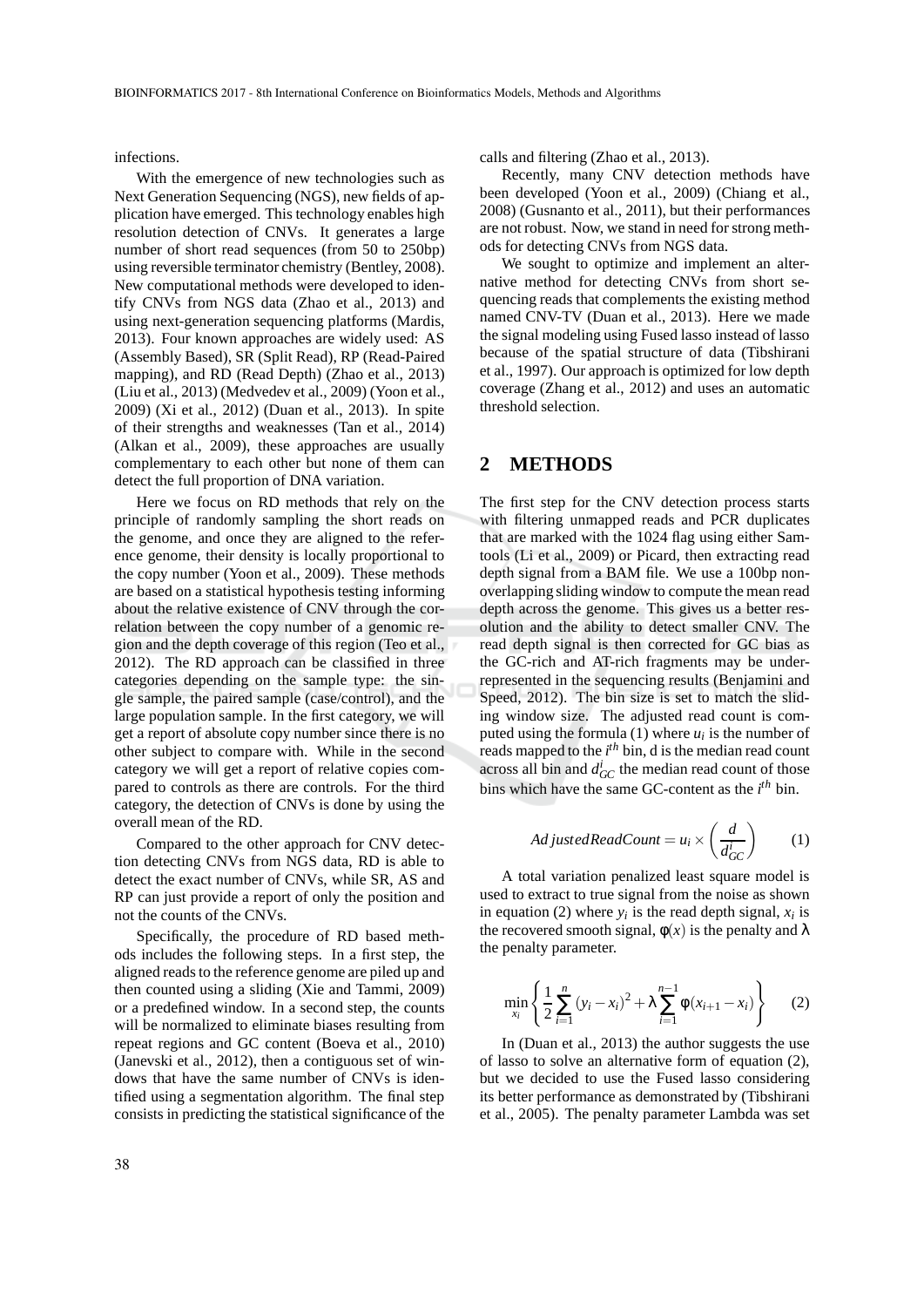

The black dots are read depth. The black line is the smoothed signal. The red line is the corrected smoothed signal. The green lines are the cutoffs.

Figure 1: Processing result.

using an automated approach by using the Schwarz information criterion (SIC), once this parameter is known, the smooth signal is then extracted (figure 1).

A CNV is identified as a segment of abnormal amplitude, i.e. below or above an estimated cutoff. In order to choose a suitable threshold, we model the read depth as following a lognormal distribution. This allows us to partially address the problem of detecting more losses in copy number as described in (Fadista et al., 2010) and (Turner et al., 2007). This bias could be due to both biological and technical reasons. In fact, when using low coverage data, we observed that even more losses that are part of the noise are being introduced which leads to more false positive CNVs as shown in figure 2 that represents the read depth distribution in chromosome 20 of the sample HG00097 that was taken from the 1000 genomes project. The threshold value to call a CNV is calculated such that the left and right tail of the theoretical distribution cover 5 percent of this latter.

We observed that most of the false positive CNV calls occur near the estimated cutoffs. Those calls are



Figure 2: Read depth distribution for sample HG00097 at chromosome 20.



Figure 3: Loss of copy number calls in a genomic segment.

mixed with the true heterozygous calls as they also happen near the cutoffs, which makes them harder to filter.

The most of the false positive calls are introduced as small CNVs. To further reduce their number we decided to discard a fraction of the calls near the thresholds. We first separated each of the losses and gains in copy number into two groups: a first group that is closer to the cutoff which supposedly contain the most of the false positive calls and a second group further from the cutoff (figure 3). After that we modeled the first group as following a normal distribution. The cutoff to remove the potential false positive calls was calculated as the 95*th* quantile of the fitted normal distribution.

#### TIONS

### **3 RESULTS AND DISCUSSION**

We made our modified version of CNV-TV available as an R package and compared it to three other CNV detection methods. Those methods were picked based on the citation in literature and the free availability: Pindel (Ye et al., 2009), CNVnator (Abyzov et al., 2011) and DELLY2 (Rausch et al., 2012).

Those methods use different approaches to identify CNVs. Pindel uses split read, CNVnator uses read depth and DELLY2 uses paired-end and split read. The bin size for CNVnator was set to match the bin size used in our method.

#### **3.1 Data Simulation**

To test the performance of our method, we used the simulation tool ART (Huang et al., 2011) to generate synthetic next-generation sequencing reads in order to get the exact measures. Escherichia coli strain k-12 genome that has a length of 5.16Mbp and a GC content of 50.6% was used as reference to pro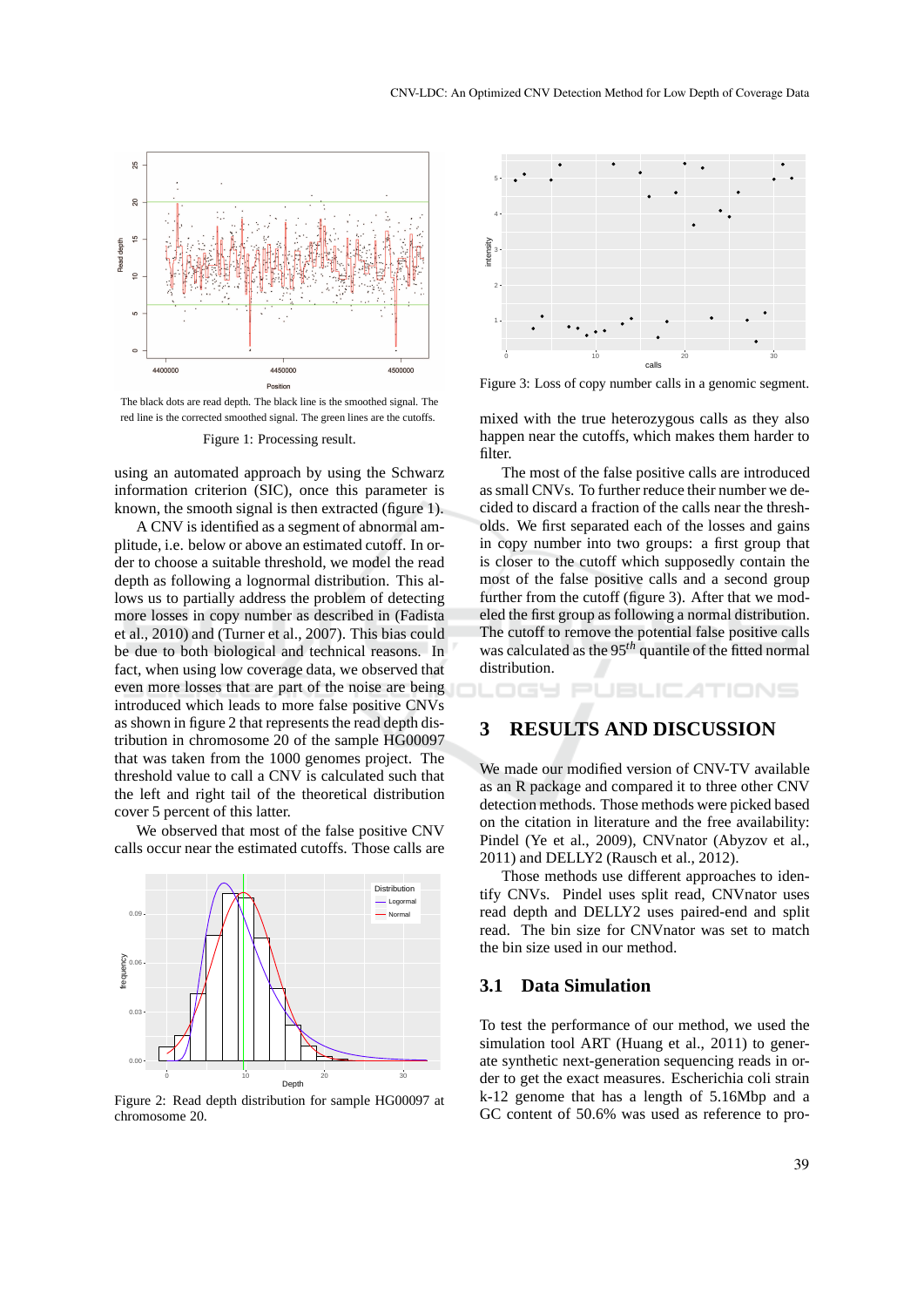duce genomes with simulated CNVs. The first simulation consisted of 30 deletions and 9 duplications with a length of 350bp to test the ability to detect small CNVs. This procedure produced a reference genome of 4.9Mbp. Short read sequences were generated from this reference genome with a length of 120bp, the simulated fragment size was 400bp. The mean sequencing depth used was  $12x$ , which is considered as a low depth coverage. The short reads were then aligned to the reference genome using Bowtie2 (Langmead and Salzberg, 2012). Finally we used the CNV calling methods to get a list of CNV calls which was compared to the ground truth. True positive calls were defined as an overlap between a CNV call and the ground truth.

The second simulation consisted of 30 duplications and 30 deletions with a length of 1000bp. We proceeded with the same protocol for the first simulation to produce the aligned short reads.

#### **3.2 Results for Simulated Data**

Table 1: Number of detected CNVs for the first simulation.

| vne         | Ground truth | CNV-LDC Pindel CNVnator |  | DEL LY2 |
|-------------|--------------|-------------------------|--|---------|
| Deletion    |              |                         |  | $\sim$  |
| Duplication |              |                         |  |         |
|             |              |                         |  |         |

Table 1 shows the number of detected CNVs for each method. We can see that the number of CNVs detected by our method is very close to the ground truth. to further investigate the results, we calculated the F-score: a measurement of the accuracy of a given test. It ranges between 1 and 0. A high score indicates a good performance while a low score indicates a worst performance.

Table 2: F-scores for the first simulation.

| Type        | CNV-LDC | Pindel | <b>CNV</b> nator | DELLY2 |
|-------------|---------|--------|------------------|--------|
| Deletion    |         | 1.42   |                  | 0.95   |
| Duplication | ) 94    |        |                  |        |

The values of the F-score are given in table 2. we can clearly see that our method yields better overall performance even if it is outperformed by Pindel in duplications detection.

Table 3 and 4 show the number of called CNVs ans corresponding F-scores respectively for the second simulation. Our method was able to detect all the simulated CNVs with no false positive calls.

Table 3: Number of detected CNVs for the second simulation.

| vne                 | Ground truth | CNV-LDC 1 | Pindel | <b>CNV</b> nator | DEL LAS |
|---------------------|--------------|-----------|--------|------------------|---------|
| Deletion            |              |           | 70     |                  |         |
| $\Delta$ uplication | οU           |           | 30     |                  | эu      |

Table 4: F-scores for the second simulation.

| Type        | CNV-LDC | Pindel | <b>CNV</b> nator | DELI Y2 |
|-------------|---------|--------|------------------|---------|
| Deletion    |         | 0.55   | 0.98             | 0.96    |
| Duplication |         |        | 0.69             |         |

We also generated fifty simulated genomes with 15 duplications and 15 deletions with a length of 350bp distributed uniformly using independent runs. Table 5 shows the mean and standard deviation of the number of called CNVs. A boxplot of the results is also given in figure 4, the green dashed line represent the number of simulated CNVs for deletions and duplications.



Table 5: Mean and standard deviation for fifty runs.

| Type        | Value     | CNV-LDC | Pindel | $C$ NVnator | DELLY2 |
|-------------|-----------|---------|--------|-------------|--------|
| Deletion    | Mean      | 22.5    | 143.42 | 5.24        | 41.76  |
|             | Deviation | 8.47    | 10.53  | 0.04        | 16.04  |
| Duplication | Mean      | 16.88   | 13.68  | 0.04        | 06.04  |
|             | Deviation | 9.41    | 0.58   | 0.2         |        |

Considering the results from the simulations, we can see that our method performs very well at calling both small and large CNVs.

# **4 CONCLUSIONS**

In this paper we presented an alternative version of the CNV-TV method that relies on total variation penalized least squares model to fit the read depth signal from a low depth of coverage sequencing data. Here we assume that any change in the depth of coverage in a genomic region is correlated with a change in the copy number.

The cutoffs for CNV calling are set automatically using a lognormal distribution to fit the read depth frequency. The goal was to minimize the detected loss of copy number caused by biological and technical bias. To further reduce this bias, another filter was added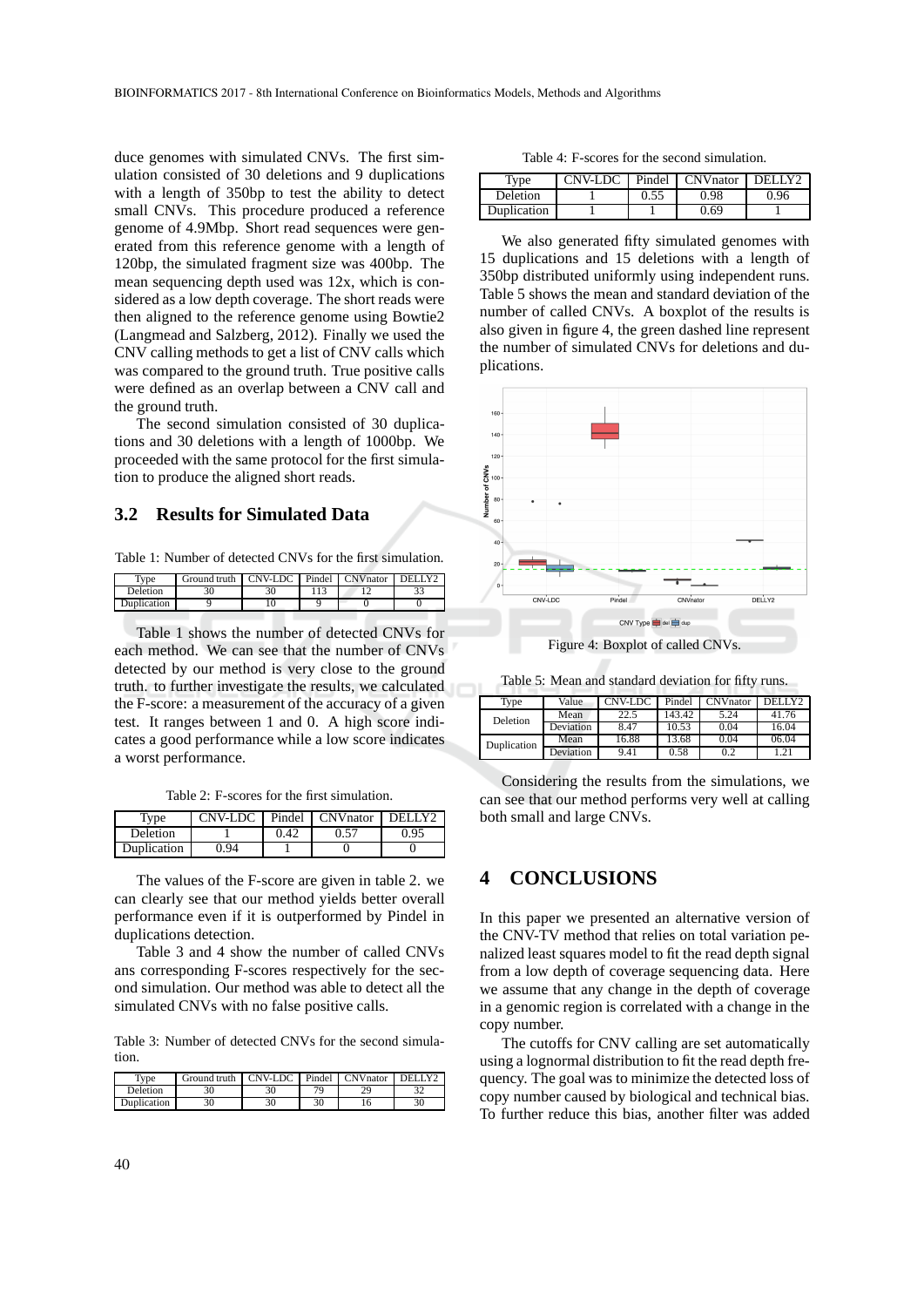for small CNVs using a fitted normal distribution for the calls close to the cutoffs.

The results of our method were compared to those of three other CNV detection methods using simulated data to assess its performances. The simulations consisted of small and large CNVs. In both cases, our method yielded better overall results. The only drawback was the longer execution time in comparison to the other methods.

#### **REFERENCES**

- Abyzov, A., Urban, A. E., Snyder, M., and Gerstein, M. (2011). CNVnator: An approach to discover, genotype, and characterize typical and atypical CNVs from family and population genome sequencing. *Genome Research*, 21(6):974–984.
- Alkan, C., Coe, B. P., and Eichler, E. E. (2011). Genome structural variation discovery and genotyping. *Nat Rev Genet*, 12(5):363–376.
- Alkan, C., Kidd, J. M., Marques-Bonet, T., Aksay, G., Antonacci, F., Hormozdiari, F., Kitzman, J. O., Baker, C., Malig, M., Mutlu, O., Sahinalp, S. C., Gibbs, R. A., and Eichler, E. E. (2009). Personalized copy number and segmental duplication maps using next-generation sequencing. *Nature Genetics*, 41(10):1061–1067.
- Beckmann, J. S., Estivill, X., and Antonarakis, S. E. (2007). Copy number variants and genetic traits: closer to the resolution of phenotypic to genotypic variability. *Nat Rev Genet*, 8(8):639–646.
- Benjamini, Y. and Speed, T. P. (2012). Summarizing and correcting the GC content bias in high-throughput sequencing. *Nucleic Acids Research*, 40(10):e72–e72.
- Bentley, D. R. (2008). Accurate whole human genome sequencing using reversible terminator chemistry. *Nature*, 456(7218):53–59.
- Boeva, V., Zinovyev, A., Bleakley, K., Vert, J.-P., Janoueix-Lerosey, I., Delattre, O., and Barillot, E. (2010). Control-free calling of copy number alterations in deep-sequencing data using GC-content normalization. *Bioinformatics*, 27(2):268–269.
- Chiang, D. Y., Getz, G., Jaffe, D. B., Zhao, X., Carter, S. L., Russ, C., Nusbaum, C., Meyerson, M., and Lander, E. S. (2008). High-resolution mapping of copynumber alterations with massively parallel sequencing. *Nature Methods*, 6(1):99–103.
- Duan, J., Zhang, J.-G., Deng, H.-W., and Wang, Y.-P. (2013). CNV-TV: A robust method to discover copy number variation from short sequencing reads. *BMC Bioinformatics*, 14(1):150.
- Fadista, J., Thomsen, B., Holm, L.-E., and Bendixen, C. (2010). Copy number variation in the bovine genome. *BMC Genomics*, 11(1):284.
- Gusnanto, A., Wood, H. M., Pawitan, Y., Rabbitts, P., and Berri, S. (2011). Correcting for cancer genome size and tumour cell content enables better estimation of copy number alterations from next-generation sequence data. *Bioinformatics*, 28(1):40–47.
- Huang, W., Li, L., Myers, J. R., and Marth, G. T. (2011). ART: a next-generation sequencing read simulator. *Bioinformatics*, 28(4):593–594.
- Janevski, A., Varadan, V., Kamalakaran, S., Banerjee, N., and Dimitrova, N. (2012). Effective normalization for copy number variation detection from whole genome sequencing. *BMC Genomics*, 13(Suppl 6):S16.
- Langmead, B. and Salzberg, S. L. (2012). Fast gapped-read alignment with bowtie 2. *Nature Methods*, 9(4):357– 359.
- Li, H., Handsaker, B., Wysoker, A., Fennell, T., Ruan, J., Homer, N., Marth, G., Abecasis, G., and and, R. D. (2009). The sequence alignment/map format and SAMtools. *Bioinformatics*, 25(16):2078–2079.
- Liu, B., Morrison, C. D., Johnson, C. S., Trump, D. L., Qin, M., Conroy, J. C., Wang, J., and Liu, S. (2013). Computational methods for detecting copy number variations in cancer genome using next generation sequencing: principles and challenges. *Oncotarget*, 4(11):1868–1881.
- Mardis, E. R. (2013). Next-generation sequencing platforms. *Annual Rev. Anal. Chem.*, 6(1):287–303.
- Medvedev, P., Stanciu, M., and Brudno, M. (2009). Computational methods for discovering structural variation with next-generation sequencing. *Nature Methods*, 6(11s):S13–S20.
- Rausch, T., Zichner, T., Schlattl, A., Stutz, A. M., Benes, V., and Korbel, J. O. (2012). DELLY: structural variant discovery by integrated paired-end and split-read analysis. *Bioinformatics*, 28(18):i333–i339.
- Tan, R., Wang, Y., Kleinstein, S. E., Liu, Y., Zhu, X., Guo, H., Jiang, Q., Allen, A. S., and Zhu, M. (2014). An evaluation of copy number variation detection tools from whole-exome sequencing data. *Human Mutation*, 35(7):899–907.
- Teo, S. M., Pawitan, Y., Ku, C. S., Chia, K. S., and Salim, A. (2012). Statistical challenges associated with detecting copy number variations with next-generation sequencing. *Bioinformatics*, 28(21):2711–2718.
- Tibshirani, R. et al. (1997). The lasso method for variable selection in the cox model. *Statistics in medicine*, 16(4):385–395.
- Tibshirani, R., Saunders, M., Rosset, S., Zhu, J., and Knight, K. (2005). Sparsity and smoothness via the fused lasso. *Journal of the Royal Statistical Society: Series B (Statistical Methodology)*, 67(1):91–108.
- Turner, D. J., Miretti, M., Rajan, D., Fiegler, H., Carter, N. P., Blayney, M. L., Beck, S., and Hurles, M. E. (2007). Germline rates of de novo meiotic deletions and duplications causing several genomic disorders. *Nature Genetics*, 40(1):90–95.
- Vissers, L. E., de Vries, B. B., Osoegawa, K., Janssen, I. M., Feuth, T., Choy, C. O., Straatman, H., van der Vliet, W., Huys, E. H., van Rijk, A., Smeets, D., van Ravenswaaij-Arts, C. M., Knoers, N. V., van der Burgt, I., de Jong, P. J., Brunner, H. G., van Kessel, A. G., Schoenmakers, E. F., and Veltman, J. A. (2003). Array-based comparative genomic hybridization for the genomewide detection of submicroscopic chromo-